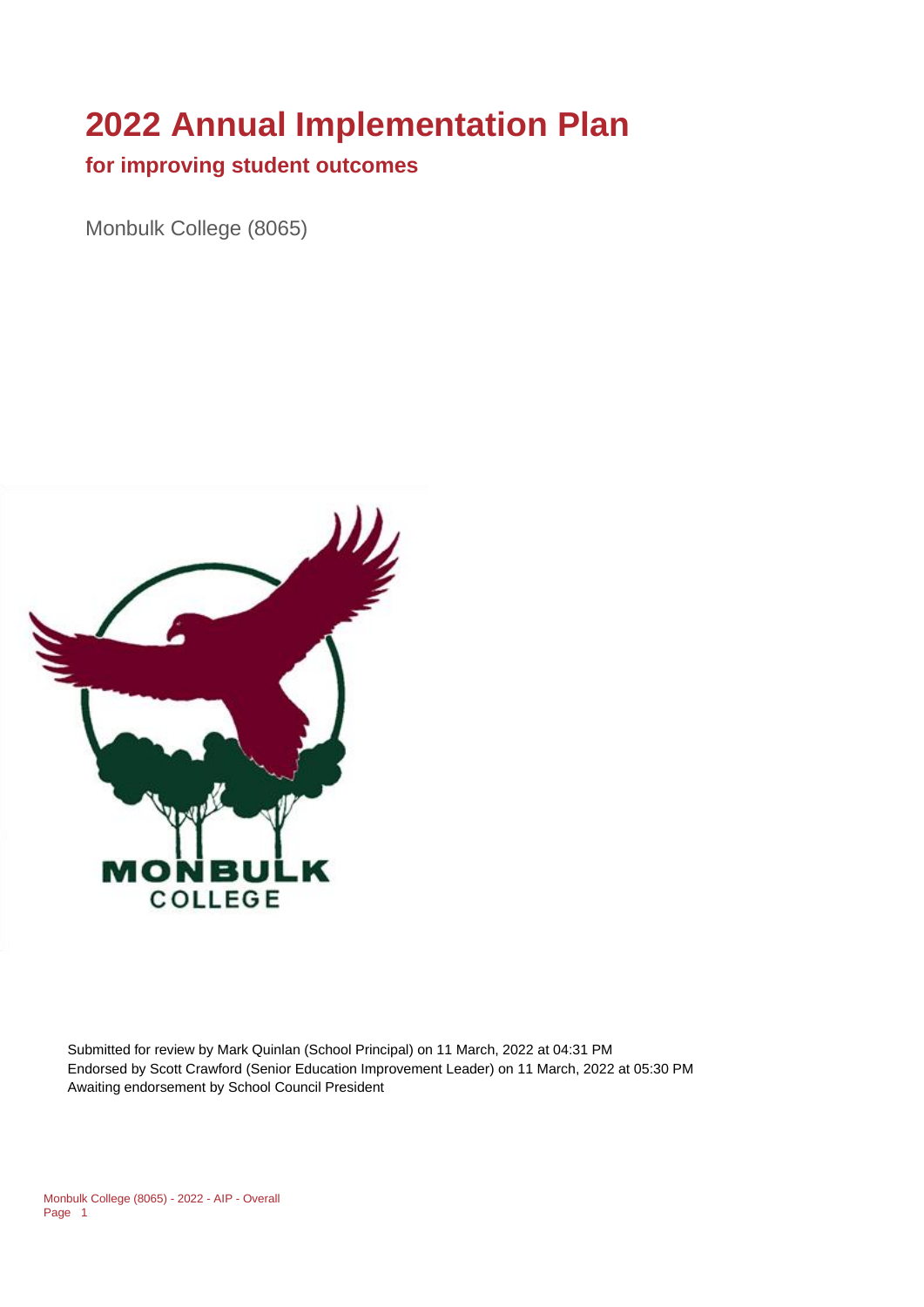## **SSP Goals Targets and KIS**

| Goal 1                       | 2022 Priorities Goal<br>Some of our students have thrived in the remote learning environment, others have maintained their learning progress,<br>and some need extra learning and wellbeing support despite the best efforts of their teachers and families. In 2022 we will<br>continue to focus on student learning - with an increased focus on numeracy - and student wellbeing through the 2022<br>Priorities Goal, a learning Key Improvement Strategy and a wellbeing Key Improvement Strategy. We will teach and<br>support each student at their point of need and in line with FISO. |
|------------------------------|------------------------------------------------------------------------------------------------------------------------------------------------------------------------------------------------------------------------------------------------------------------------------------------------------------------------------------------------------------------------------------------------------------------------------------------------------------------------------------------------------------------------------------------------------------------------------------------------|
| Target 1.1                   | Support for the 2022 Priorities                                                                                                                                                                                                                                                                                                                                                                                                                                                                                                                                                                |
| Key Improvement Strategy 1.a | Learning - Support both those who need extra support and those who have thrived to continue to extend their learning,                                                                                                                                                                                                                                                                                                                                                                                                                                                                          |
| Priority 2022 Dimension      | especially in numeracy                                                                                                                                                                                                                                                                                                                                                                                                                                                                                                                                                                         |
| Key Improvement Strategy 1.b | Wellbeing - Effectively mobilise available resources to support students' wellbeing and mental health, especially the most                                                                                                                                                                                                                                                                                                                                                                                                                                                                     |
| Priority 2022 Dimension      | vulnerable                                                                                                                                                                                                                                                                                                                                                                                                                                                                                                                                                                                     |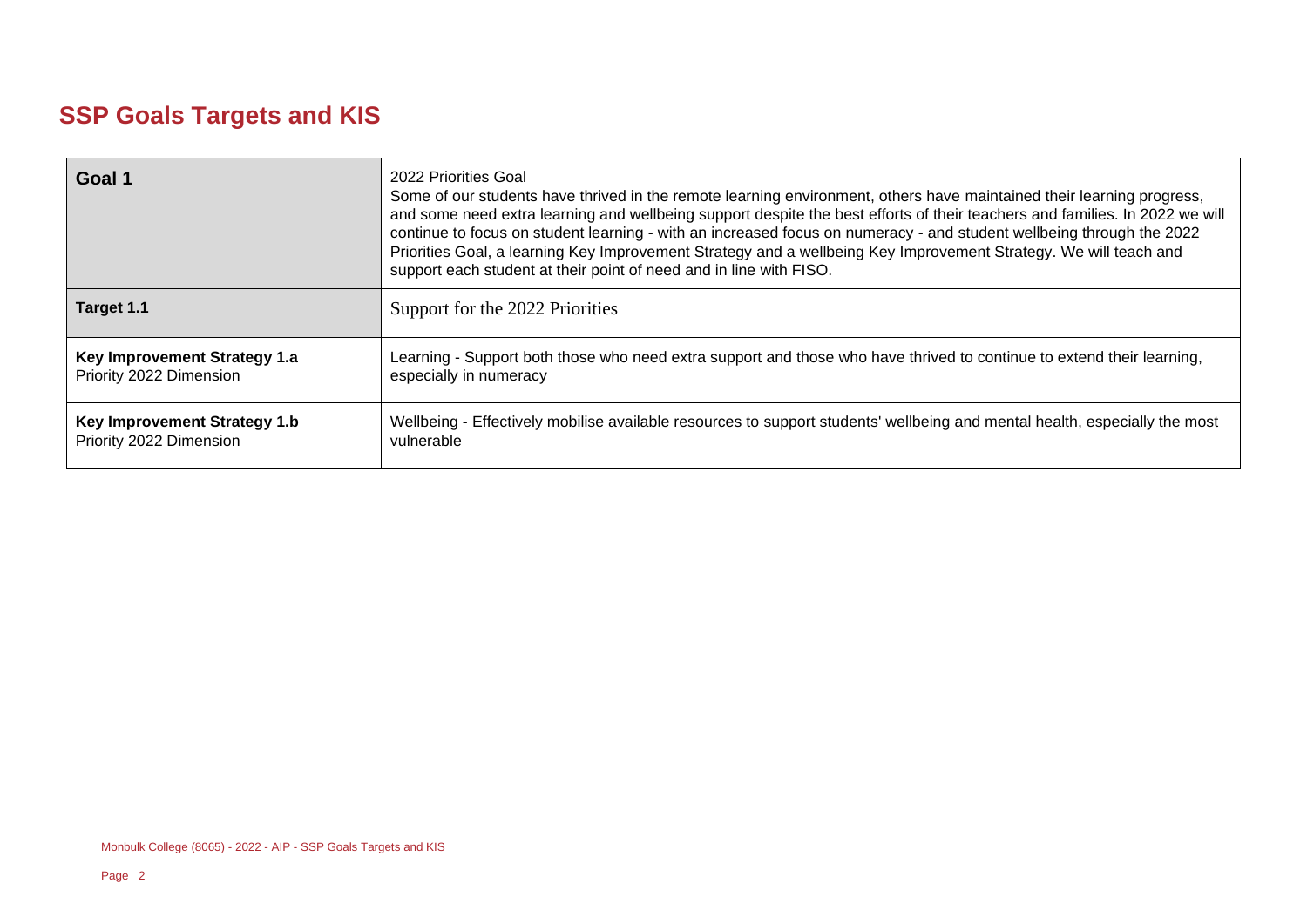#### **Annual Goals and KIS**

| <b>Four Year Strategic Goals</b>                                                                                                                                                                                                                                                                                                                                                                                                                                                                                                                                                                                                       | Is this<br>selected for<br>focus this<br>year? | <b>Four Year Strategic Targets</b> | 12 month target<br>The 12 month target is an incremental step towards meeting the 4-year<br>target, using the same data set.                                                                                                                                                                                                                                                                                                                                                                                                                                                                                                                                                                                                                                                                                                                                                                                                            |
|----------------------------------------------------------------------------------------------------------------------------------------------------------------------------------------------------------------------------------------------------------------------------------------------------------------------------------------------------------------------------------------------------------------------------------------------------------------------------------------------------------------------------------------------------------------------------------------------------------------------------------------|------------------------------------------------|------------------------------------|-----------------------------------------------------------------------------------------------------------------------------------------------------------------------------------------------------------------------------------------------------------------------------------------------------------------------------------------------------------------------------------------------------------------------------------------------------------------------------------------------------------------------------------------------------------------------------------------------------------------------------------------------------------------------------------------------------------------------------------------------------------------------------------------------------------------------------------------------------------------------------------------------------------------------------------------|
| <b>2022 Priorities Goal</b><br>Some of our students have thrived in<br>the remote learning environment,<br>others have maintained their learning<br>progress, and some need extra<br>learning and wellbeing support<br>despite the best efforts of their<br>teachers and families. In 2022 we will<br>continue to focus on student learning<br>- with an increased focus on<br>numeracy - and student wellbeing<br>through the 2022 Priorities Goal, a<br>learning Key Improvement Strategy<br>and a wellbeing Key Improvement<br>Strategy. We will teach and support<br>each student at their point of need<br>and in line with FISO. | Yes                                            | Support for the 2022 Priorities    | <b>Learning Catch Up &amp; Extension</b><br>In 2022, the percentage of students will improve the above expected<br>learning growth in English and Maths by 1% or better in Years 7 -<br>10.<br>In 2022, the percentage of students achieving below benchmark<br>growth will decrease by 1% or better in Years 7 to 10.<br>In 2022, students will be targeted through Tutoring and MYLNS,<br>have IEPs to ensure students are met at their point of need.<br><b>VCE</b><br>In 2022, the percentage of students with 37+ scores will increase by<br>1% or greater<br>Happy, Active and Healthy Kids<br>Increase the AToSS positive endorsement for students in Year 7 to<br>9 the following categories:<br>- High expectations for success<br>- Resilience<br>- Attitudes to attendance<br>- Year 7 Teacher concern from 27% to 47%<br>- Year 7 Advocate at school from 66% to 73.9%<br>- Sense of connectedness Year 7 from 42% to 65.1% |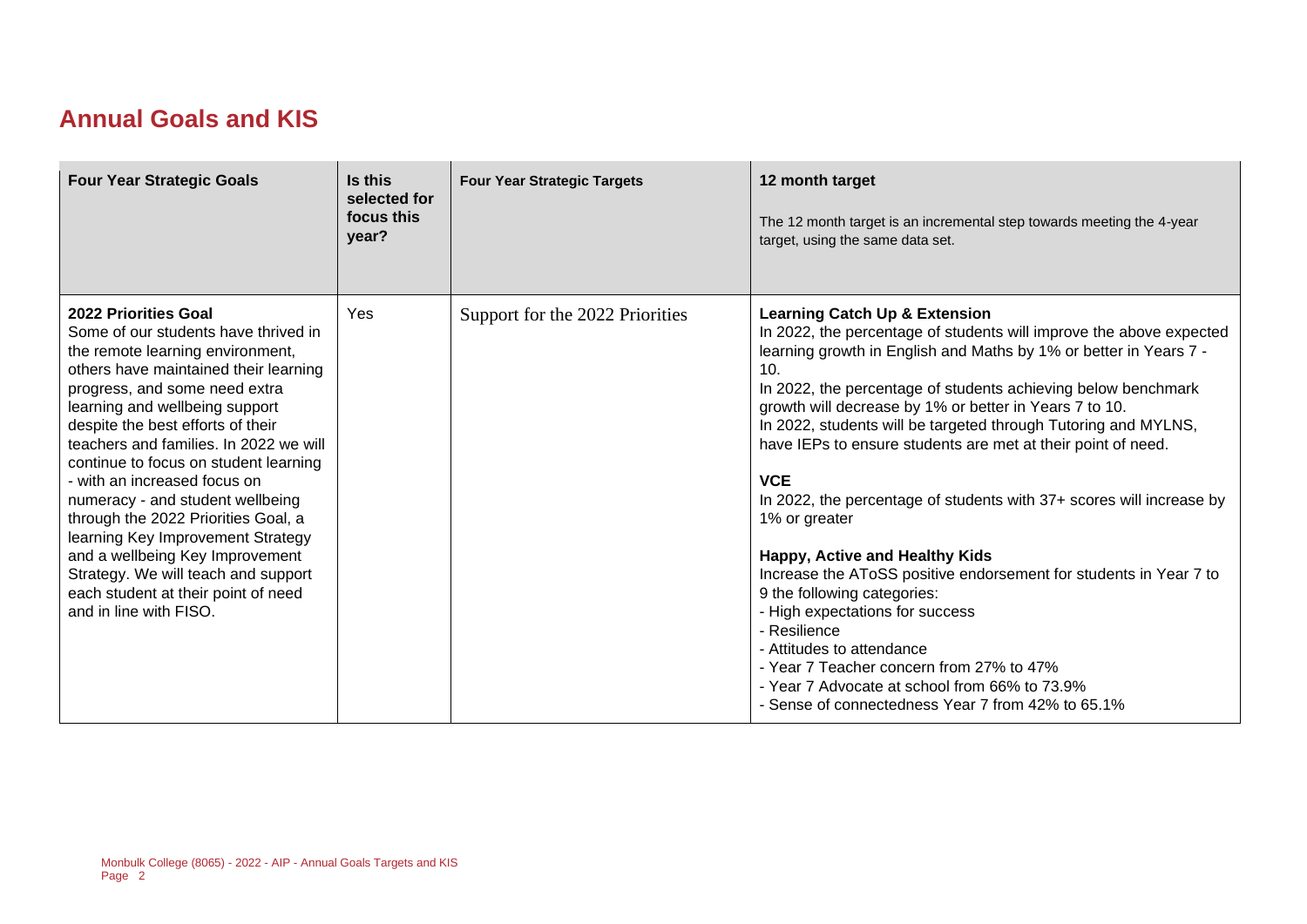| Goal 1                                      | 2022 Priorities Goal<br>Some of our students have thrived in the remote learning environment, others have maintained their learning progress, and<br>some need extra learning and wellbeing support despite the best efforts of their teachers and families. In 2022 we will continue<br>to focus on student learning - with an increased focus on numeracy - and student wellbeing through the 2022 Priorities Goal, a<br>learning Key Improvement Strategy and a wellbeing Key Improvement Strategy. We will teach and support each student at<br>their point of need and in line with FISO.                                                                                                                                                                                                                                                                                                                |                                              |
|---------------------------------------------|---------------------------------------------------------------------------------------------------------------------------------------------------------------------------------------------------------------------------------------------------------------------------------------------------------------------------------------------------------------------------------------------------------------------------------------------------------------------------------------------------------------------------------------------------------------------------------------------------------------------------------------------------------------------------------------------------------------------------------------------------------------------------------------------------------------------------------------------------------------------------------------------------------------|----------------------------------------------|
| 12 Month Target 1.1                         | Learning Catch Up & Extension<br>In 2022, the percentage of students will improve the above expected learning growth in English and Maths by 1% or better in<br>Years 7 - 10.<br>In 2022, the percentage of students achieving below benchmark growth will decrease by 1% or better in Years 7 to 10.<br>In 2022, students will be targeted through Tutoring and MYLNS, have IEPs to ensure students are met at their point of need.<br><b>VCE</b><br>In 2022, the percentage of students with 37+ scores will increase by 1% or greater<br>Happy, Active and Healthy Kids<br>Increase the AToSS positive endorsement for students in Year 7 to 9 the following categories:<br>- High expectations for success<br>- Resilience<br>- Attitudes to attendance<br>- Year 7 Teacher concern from 27% to 47%<br>- Year 7 Advocate at school from 66% to 73.9%<br>- Sense of connectedness Year 7 from 42% to 65.1% |                                              |
| <b>Key Improvement Strategies</b>           |                                                                                                                                                                                                                                                                                                                                                                                                                                                                                                                                                                                                                                                                                                                                                                                                                                                                                                               | Is this KIS selected for focus this<br>year? |
| KIS <sub>1</sub><br>Priority 2022 Dimension | Learning - Support both those who need extra support and those who have thrived to<br>continue to extend their learning, especially in numeracy                                                                                                                                                                                                                                                                                                                                                                                                                                                                                                                                                                                                                                                                                                                                                               | Yes                                          |
| KIS <sub>2</sub><br>Priority 2022 Dimension | Wellbeing - Effectively mobilise available resources to support students' wellbeing and<br>mental health, especially the most vulnerable                                                                                                                                                                                                                                                                                                                                                                                                                                                                                                                                                                                                                                                                                                                                                                      | Yes                                          |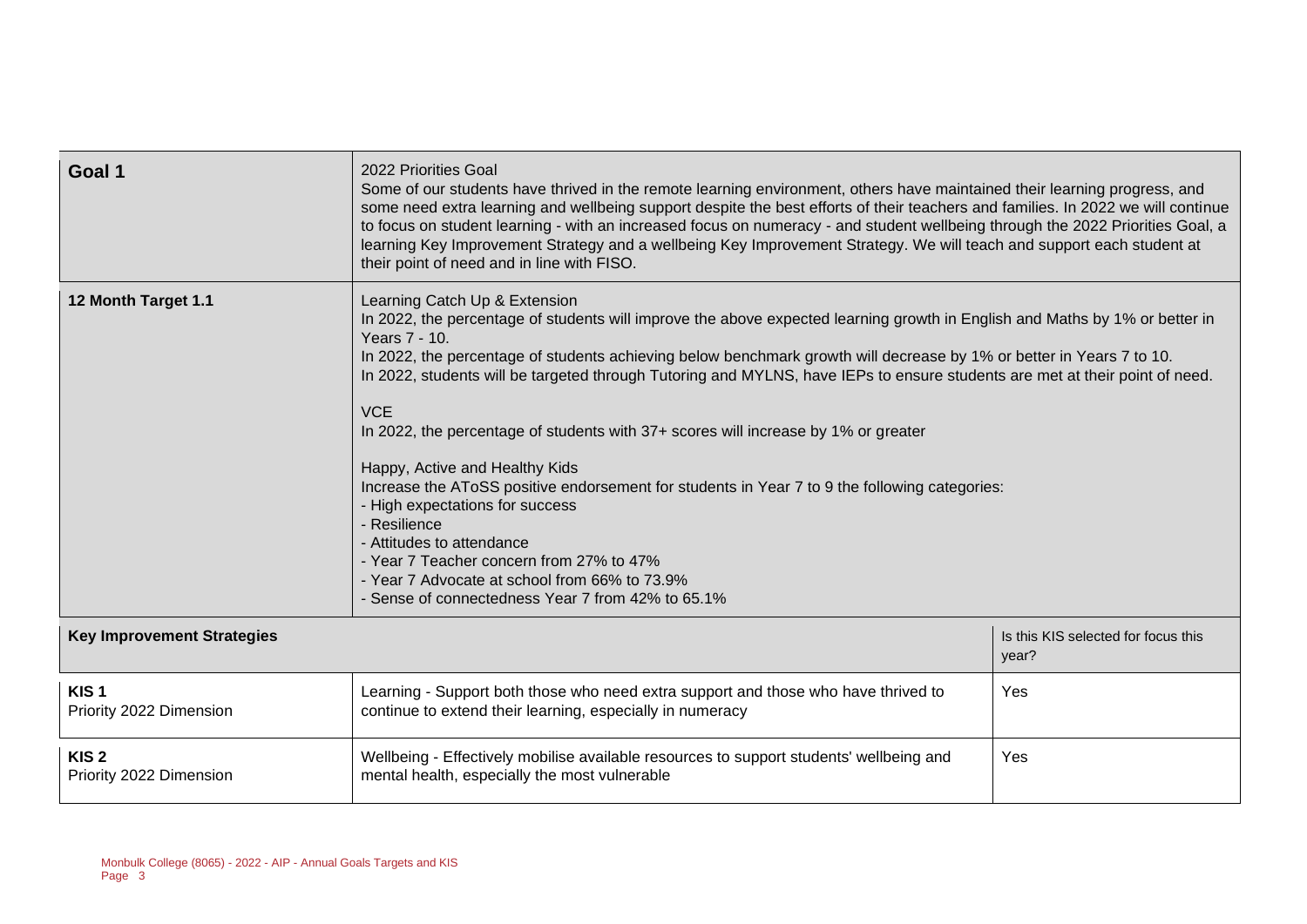## **Actions, Outcomes and Activities**

| Goal 1                                      | <b>2022 Priorities Goal</b><br>Some of our students have thrived in the remote learning environment, others have maintained their learning progress, and some need extra<br>learning and wellbeing support despite the best efforts of their teachers and families. In 2022 we will continue to focus on student learning -<br>with an increased focus on numeracy - and student wellbeing through the 2022 Priorities Goal, a learning Key Improvement Strategy and a<br>wellbeing Key Improvement Strategy. We will teach and support each student at their point of need and in line with FISO.                                                                                                                                                                                                                                                                                                                    |
|---------------------------------------------|-----------------------------------------------------------------------------------------------------------------------------------------------------------------------------------------------------------------------------------------------------------------------------------------------------------------------------------------------------------------------------------------------------------------------------------------------------------------------------------------------------------------------------------------------------------------------------------------------------------------------------------------------------------------------------------------------------------------------------------------------------------------------------------------------------------------------------------------------------------------------------------------------------------------------|
| 12 Month Target 1.1                         | <b>Learning Catch Up &amp; Extension</b><br>In 2022, the percentage of students will improve the above expected learning growth in English and Maths by 1% or better in Years 7 - 10.<br>In 2022, the percentage of students achieving below benchmark growth will decrease by 1% or better in Years 7 to 10.<br>In 2022, students will be targeted through Tutoring and MYLNS, have IEPs to ensure students are met at their point of need.<br><b>VCE</b><br>In 2022, the percentage of students with 37+ scores will increase by 1% or greater<br>Happy, Active and Healthy Kids<br>Increase the AToSS positive endorsement for students in Year 7 to 9 the following categories:<br>- High expectations for success<br>- Resilience<br>- Attitudes to attendance<br>- Year 7 Teacher concern from 27% to 47%<br>- Year 7 Advocate at school from 66% to 73.9%<br>- Sense of connectedness Year 7 from 42% to 65.1% |
| KIS <sub>1</sub><br>Priority 2022 Dimension | Learning - Support both those who need extra support and those who have thrived to continue to extend their learning, especially in<br>numeracy                                                                                                                                                                                                                                                                                                                                                                                                                                                                                                                                                                                                                                                                                                                                                                       |
| <b>Actions</b>                              | Develop and implement tutoring and MYLNS programs<br>Build teacher capacity to deliver targeted student support in literacy and numeracy<br>Develop and implement Individual Education Plans (IEPs) for high achieving students<br>Continue to develop Masters programs and explore numeracy intervention program                                                                                                                                                                                                                                                                                                                                                                                                                                                                                                                                                                                                     |
| <b>Outcomes</b>                             | Leaders will:<br>Support learning area collaboration to enable teams to evaluate and plan curriculum, assessments, lessons<br>Design, implement and support tutoring and MYLNS programs                                                                                                                                                                                                                                                                                                                                                                                                                                                                                                                                                                                                                                                                                                                               |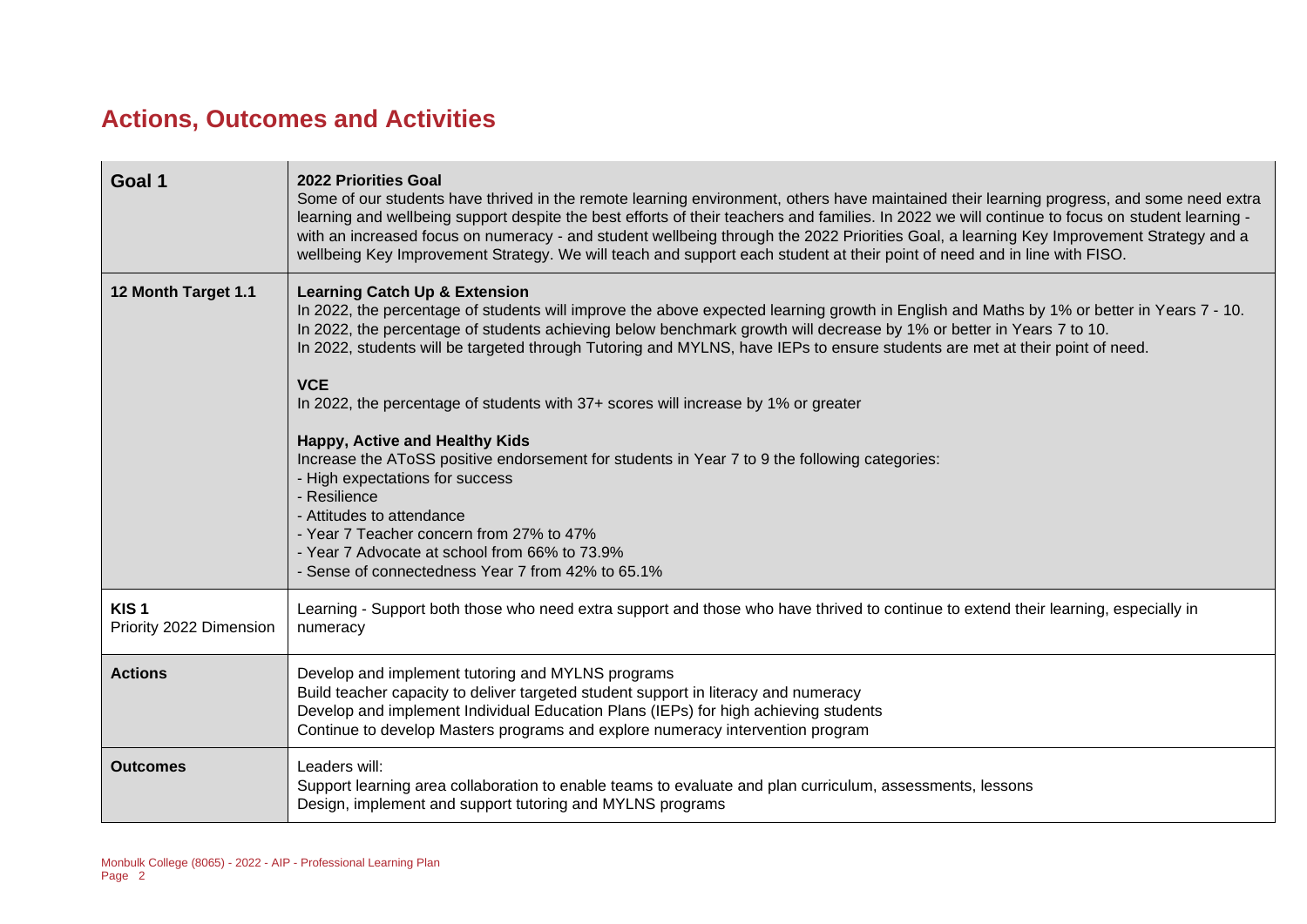|                           | Support the development of literacy and numeracy frameworks<br>Build staff capacity to develop and implement IEPs for high achieving students<br>Establish PLC structures to support teacher collaboration and reflection of strengthen teaching practice<br>Work with PLC Teams to develop a continuum of practice that help our teachers use data, identify essential learnings and have<br>conversations based on students and progress<br>Provide targeted professional learning and support for leadership, teachers, PLC teams and improving pedagogical practices<br>Support the development and implementation of the Monbulk instructional model<br>Support the development and implementation of learning walks and classroom observations<br>Continue to develop and implement the use of skills learning continuums across all LAs.                                                    |
|---------------------------|----------------------------------------------------------------------------------------------------------------------------------------------------------------------------------------------------------------------------------------------------------------------------------------------------------------------------------------------------------------------------------------------------------------------------------------------------------------------------------------------------------------------------------------------------------------------------------------------------------------------------------------------------------------------------------------------------------------------------------------------------------------------------------------------------------------------------------------------------------------------------------------------------|
|                           | Teachers will:<br>Provide targeted support via the tutor and MYLNS programs<br>Utilise learning area collaborative time to evaluate and plan curriculum, assessments, lessons<br>Use PLCs collaboratively to strengthen teaching practices including differentiation<br>Utilise the PLCs around specific students and their progress<br>Provide regular feedback and monitor student progress using data<br>Ensure that the Monbulk instructional model is utilised in Compass lesson plan<br>Develop the use of data for literacy and numeracy to inform targeted planning and teaching<br>Develop and complete IEPs for specific students<br>Embed literacy and numeracy strategies in classroom practices<br>Provide targeted literacy and numeracy support to identified students<br>Actively participate in targeted professional learning to improve teaching practices and student outcomes |
|                           | Students will:<br>Experience success and celebrate the acquisition of knowledge and skills<br>Be provided with targeted individual and small group support to catch up their learning<br>Know what the next steps are to progress their learning<br>Be actively involved with development of their individual education plan                                                                                                                                                                                                                                                                                                                                                                                                                                                                                                                                                                       |
| <b>Success Indicators</b> | Tutor learning initiative (TLI) documentation will show plans to support individual students' learning needs<br>Teacher records and observations of student progress<br>Classroom observations and learning walks demonstrating effective pedagogical practices and lesson planning<br>Professional Learning Teams (PLC) will measure their effectiveness on a continuum of practice and demonstrate improvement in 2022<br>Observations from PLC facilitators and members of the leadership team<br>Feedback from the School Improvement Team (Leadership Team)<br>Reflections from PLC cycles                                                                                                                                                                                                                                                                                                    |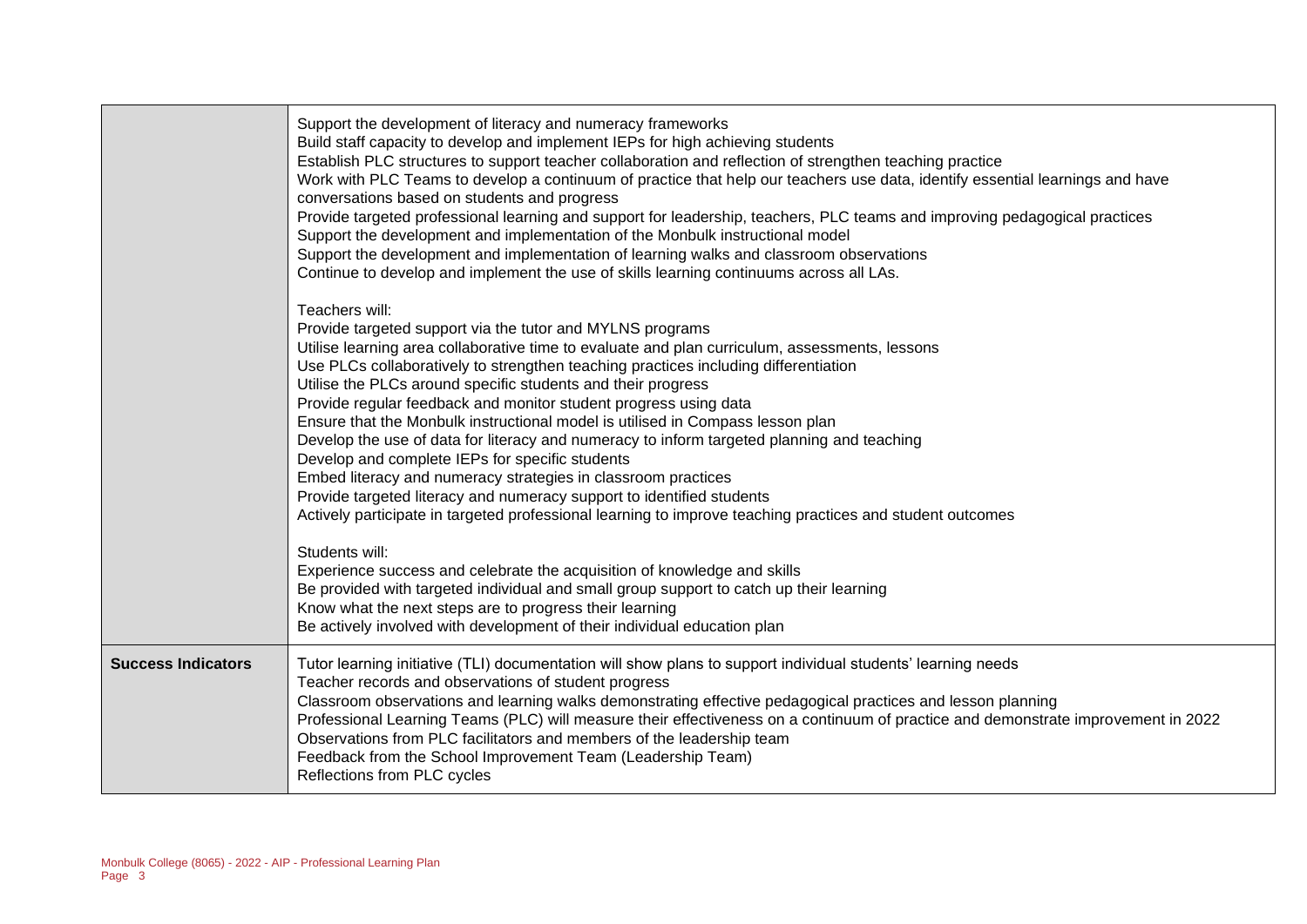|                                             | Staff Survey data focused on team practices<br>Increase in scores related to learner attendance and high expectations for success in the AToSS                                                                                                                                                                                                                                                                                                                                                                                                                                                                                                                                                                                                                                                                                                                                                                                            |
|---------------------------------------------|-------------------------------------------------------------------------------------------------------------------------------------------------------------------------------------------------------------------------------------------------------------------------------------------------------------------------------------------------------------------------------------------------------------------------------------------------------------------------------------------------------------------------------------------------------------------------------------------------------------------------------------------------------------------------------------------------------------------------------------------------------------------------------------------------------------------------------------------------------------------------------------------------------------------------------------------|
| KIS <sub>2</sub><br>Priority 2022 Dimension | Wellbeing - Effectively mobilise available resources to support students' wellbeing and mental health, especially the most vulnerable                                                                                                                                                                                                                                                                                                                                                                                                                                                                                                                                                                                                                                                                                                                                                                                                     |
| <b>Actions</b>                              | Document the triaging process for student wellbeing<br>Employ a Mental Health Practitioner (MHP)<br>Implement additional programs organised by the Student Wellbeing Coordinator, Mental Health Practitioner and regional school nurse<br>Document student behaviour plans and individual wellbeing plans for vulnerable students<br>Re-build structures and consistency with a focus on strengthening school-wide processes and programs<br>Develop a multi-tiered response model to support students' mental health<br>Develop and embed social and emotional learning approaches in classrooms and the school<br>Build the capacity of staff mental health and wellbeing                                                                                                                                                                                                                                                               |
| <b>Outcomes</b>                             | Leaders will:<br>Build teacher capacity to promote mental health: social and emotional learning<br>Promote a consistent and everyday approach to embed social and emotional learning approaches in classrooms<br>Strengthen engagement with regional and external support agencies<br>Identify at-risk students and receive targeted and timely support<br>Use restorative conversations, not just the wellbeing team<br>Strength-based language used in classrooms and around the school<br>Use green chronicles to promote school values and positive endorsement of student behaviour<br>Explore Student Wellbeing Support Framework (SESF)<br>Teachers will:<br>Consistently model and agreed routines and practices<br>Identify at-risk students and receive targeted and timely support<br>Use restorative conversations, not just the wellbeing team<br>Use strength based language being used in classrooms and around the school |
|                                             | Use green chronicles to promote school values and positive endorsement of student behaviour<br>Develop and use social and emotional learning<br>Students will:<br>Receive individualised support with regular monitoring and student support group meetings (with parents) where appropriate<br>Receive regular communication and support from the school<br>Be connected to allied health and mental health services                                                                                                                                                                                                                                                                                                                                                                                                                                                                                                                     |